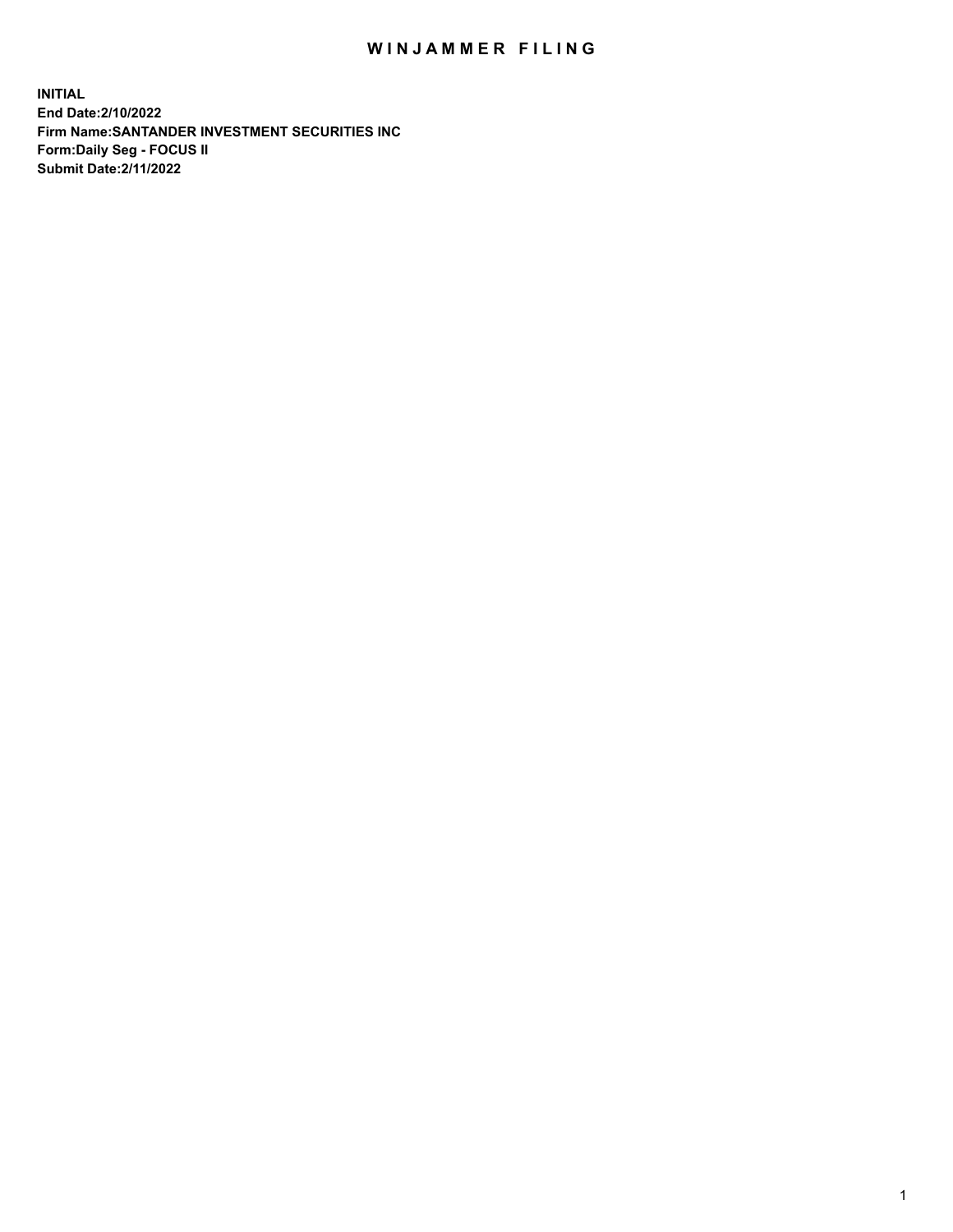**INITIAL End Date:2/10/2022 Firm Name:SANTANDER INVESTMENT SECURITIES INC Form:Daily Seg - FOCUS II Submit Date:2/11/2022 Daily Segregation - Cover Page**

| 0.91                                                                              |                                                      |  |  |  |  |
|-----------------------------------------------------------------------------------|------------------------------------------------------|--|--|--|--|
| Name of Company                                                                   | <b>SANTANDER INVESTMENT</b><br><b>SECURITIES INC</b> |  |  |  |  |
| <b>Contact Name</b>                                                               | <b>Richard Ro</b>                                    |  |  |  |  |
| <b>Contact Phone Number</b>                                                       | (212) 350-3662                                       |  |  |  |  |
| <b>Contact Email Address</b>                                                      | richard.ro@santander.us                              |  |  |  |  |
| FCM's Customer Segregated Funds Residual Interest Target (choose one):            |                                                      |  |  |  |  |
| a. Minimum dollar amount: ; or                                                    | 70,000,000                                           |  |  |  |  |
| b. Minimum percentage of customer segregated funds required:%; or                 | <u>0</u>                                             |  |  |  |  |
| c. Dollar amount range between: and; or                                           | 0 <sub>0</sub>                                       |  |  |  |  |
| d. Percentage range of customer segregated funds required between: % and %.       | 0 <sub>0</sub>                                       |  |  |  |  |
| FCM's Customer Secured Amount Funds Residual Interest Target (choose one):        |                                                      |  |  |  |  |
| a. Minimum dollar amount: ; or                                                    | $\overline{\mathbf{0}}$                              |  |  |  |  |
| b. Minimum percentage of customer secured funds required:%; or                    | $\overline{\mathbf{0}}$                              |  |  |  |  |
| c. Dollar amount range between: and; or                                           | 0 <sub>0</sub>                                       |  |  |  |  |
| d. Percentage range of customer secured funds required between: % and %.          | 0 <sub>0</sub>                                       |  |  |  |  |
| FCM's Cleared Swaps Customer Collateral Residual Interest Target (choose one):    |                                                      |  |  |  |  |
| a. Minimum dollar amount: ; or                                                    | $\overline{\mathbf{0}}$                              |  |  |  |  |
| b. Minimum percentage of cleared swaps customer collateral required:%; or         | $\overline{\mathbf{0}}$                              |  |  |  |  |
| c. Dollar amount range between: and; or                                           | 00                                                   |  |  |  |  |
| d. Percentage range of cleared swaps customer collateral required between:% and%. | 00                                                   |  |  |  |  |

Attach supporting documents CH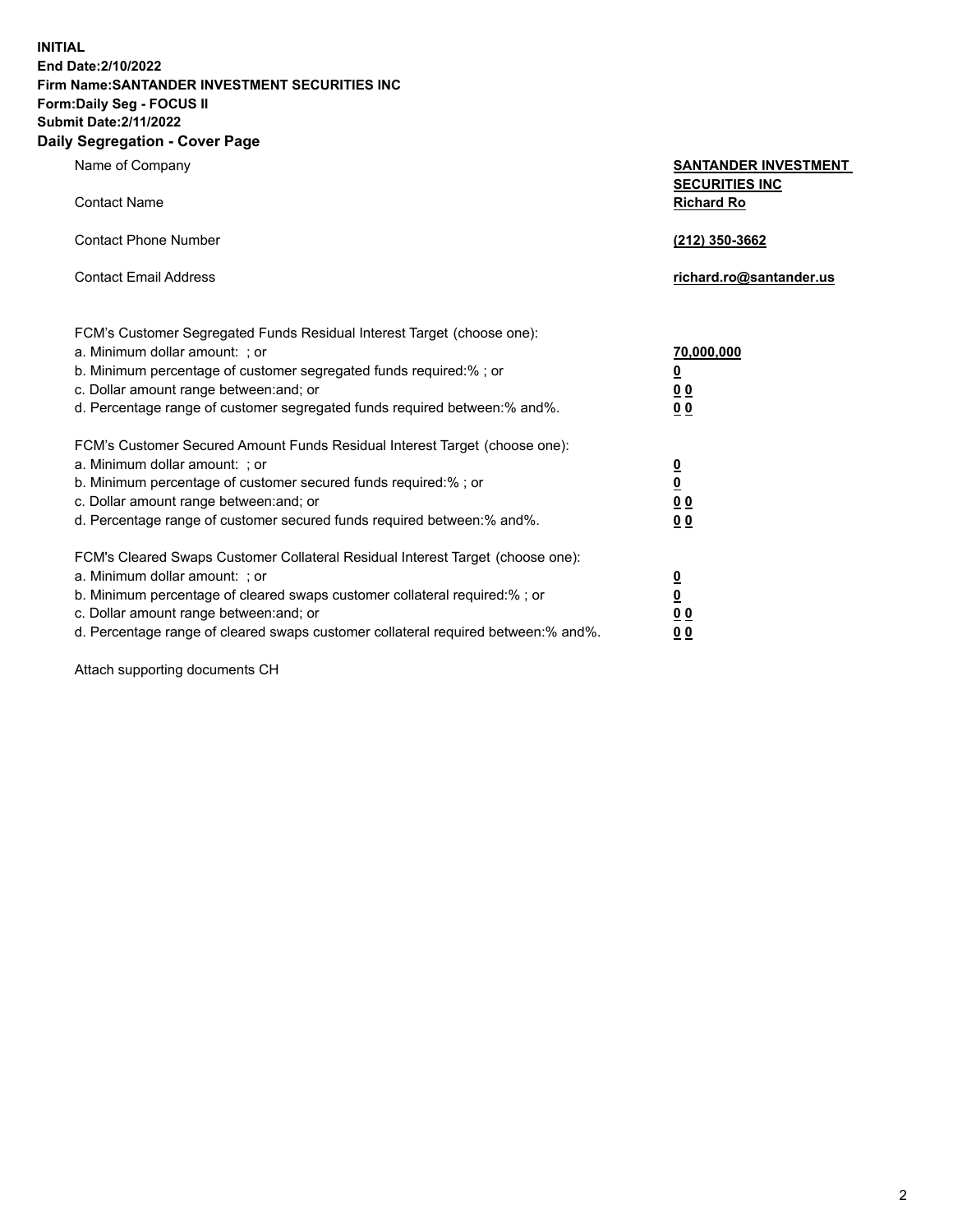## **INITIAL End Date:2/10/2022 Firm Name:SANTANDER INVESTMENT SECURITIES INC Form:Daily Seg - FOCUS II Submit Date:2/11/2022 Daily Segregation - Secured Amounts**

|     | Foreign Futures and Foreign Options Secured Amounts                                         |                   |
|-----|---------------------------------------------------------------------------------------------|-------------------|
|     | Amount required to be set aside pursuant to law, rule or regulation of a foreign            | $0$ [7305]        |
|     | government or a rule of a self-regulatory organization authorized thereunder                |                   |
| 1.  | Net ledger balance - Foreign Futures and Foreign Option Trading - All Customers             |                   |
|     | A. Cash                                                                                     | $0$ [7315]        |
|     | B. Securities (at market)                                                                   | $0$ [7317]        |
| 2.  | Net unrealized profit (loss) in open futures contracts traded on a foreign board of trade   | $0$ [7325]        |
| 3.  | Exchange traded options                                                                     |                   |
|     | a. Market value of open option contracts purchased on a foreign board of trade              | $0$ [7335]        |
|     | b. Market value of open contracts granted (sold) on a foreign board of trade                | $0$ [7337]        |
| 4.  | Net equity (deficit) (add lines 1. 2. and 3.)                                               | $0$ [7345]        |
| 5.  | Account liquidating to a deficit and account with a debit balances - gross amount           | $0$ [7351]        |
|     | Less: amount offset by customer owned securities                                            | 0 [7352] 0 [7354] |
| 6.  | Amount required to be set aside as the secured amount - Net Liquidating Equity              | $0$ [7355]        |
|     | Method (add lines 4 and 5)                                                                  |                   |
| 7.  | Greater of amount required to be set aside pursuant to foreign jurisdiction (above) or line | $0$ [7360]        |
|     | 6.                                                                                          |                   |
|     | FUNDS DEPOSITED IN SEPARATE REGULATION 30.7 ACCOUNTS                                        |                   |
| 1.  | Cash in banks                                                                               |                   |
|     | A. Banks located in the United States                                                       | $0$ [7500]        |
|     | B. Other banks qualified under Regulation 30.7                                              | 0 [7520] 0 [7530] |
| 2.  | Securities                                                                                  |                   |
|     | A. In safekeeping with banks located in the United States                                   | $0$ [7540]        |
|     | B. In safekeeping with other banks qualified under Regulation 30.7                          | 0 [7560] 0 [7570] |
| 3.  | Equities with registered futures commission merchants                                       |                   |
|     | A. Cash                                                                                     | $0$ [7580]        |
|     | <b>B.</b> Securities                                                                        | $0$ [7590]        |
|     | C. Unrealized gain (loss) on open futures contracts                                         | $0$ [7600]        |
|     | D. Value of long option contracts                                                           | $0$ [7610]        |
|     | E. Value of short option contracts                                                          | 0 [7615] 0 [7620] |
| 4.  | Amounts held by clearing organizations of foreign boards of trade                           |                   |
|     | A. Cash                                                                                     | $0$ [7640]        |
|     | <b>B.</b> Securities                                                                        | $0$ [7650]        |
|     | C. Amount due to (from) clearing organization - daily variation                             | $0$ [7660]        |
|     | D. Value of long option contracts                                                           | $0$ [7670]        |
|     | E. Value of short option contracts                                                          | 0 [7675] 0 [7680] |
| 5.  | Amounts held by members of foreign boards of trade                                          |                   |
|     | A. Cash                                                                                     | $0$ [7700]        |
|     | <b>B.</b> Securities                                                                        | $0$ [7710]        |
|     | C. Unrealized gain (loss) on open futures contracts                                         | $0$ [7720]        |
|     | D. Value of long option contracts                                                           | $0$ [7730]        |
|     | E. Value of short option contracts                                                          | 0 [7735] 0 [7740] |
| 6.  | Amounts with other depositories designated by a foreign board of trade                      | $0$ [7760]        |
| 7.  | Segregated funds on hand                                                                    | $0$ [7765]        |
| 8.  | Total funds in separate section 30.7 accounts                                               | $0$ [7770]        |
| 9.  | Excess (deficiency) Set Aside for Secured Amount (subtract line 7 Secured Statement         | $0$ [7380]        |
|     | Page 1 from Line 8)                                                                         |                   |
| 10. | Management Target Amount for Excess funds in separate section 30.7 accounts                 | $0$ [7780]        |
| 11. | Excess (deficiency) funds in separate 30.7 accounts over (under) Management Target          | $0$ [7785]        |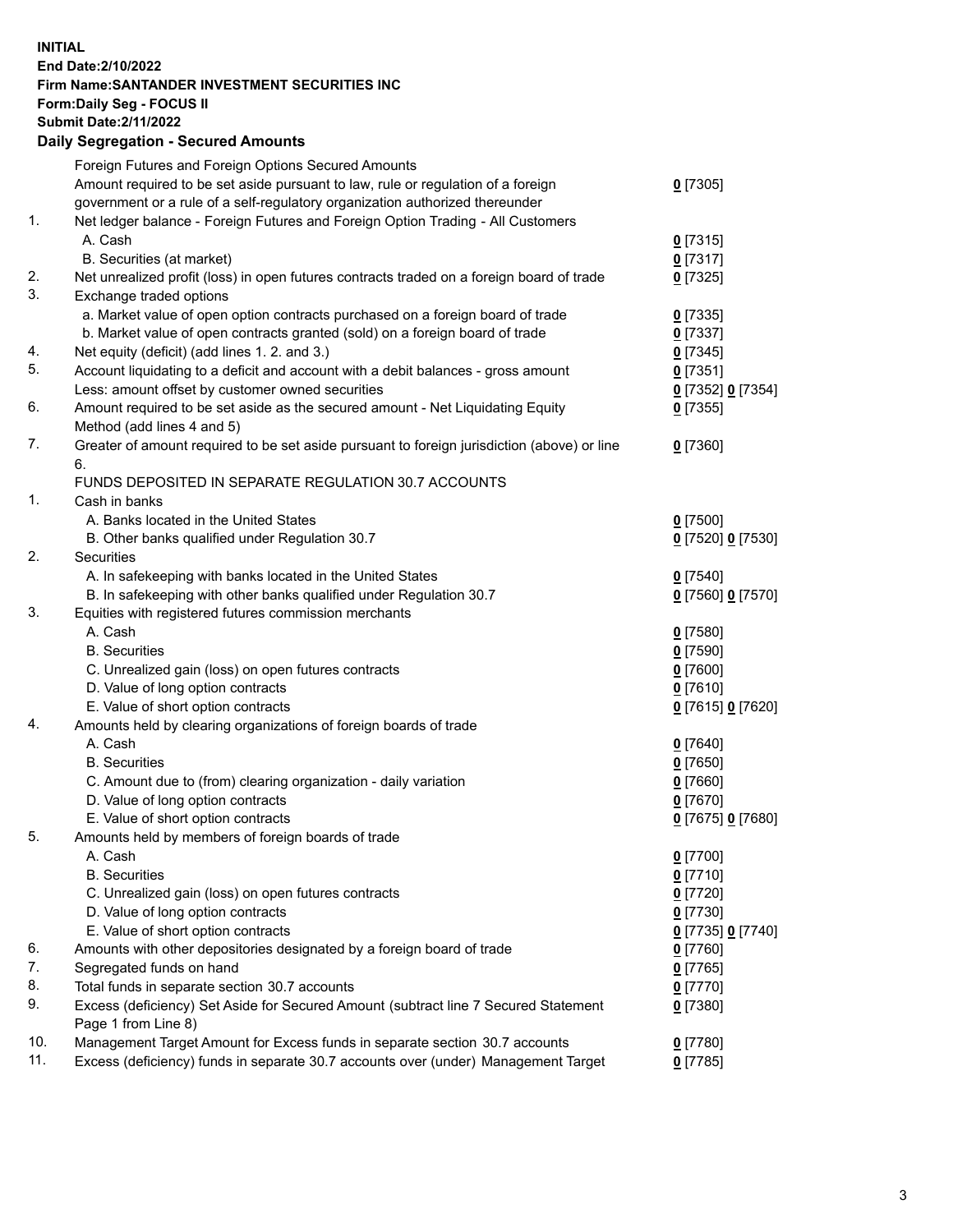| <b>INITIAL</b> |                                                                                            |                      |
|----------------|--------------------------------------------------------------------------------------------|----------------------|
|                | End Date: 2/10/2022                                                                        |                      |
|                | Firm Name: SANTANDER INVESTMENT SECURITIES INC                                             |                      |
|                | Form: Daily Seg - FOCUS II                                                                 |                      |
|                | <b>Submit Date: 2/11/2022</b>                                                              |                      |
|                | Daily Segregation - Segregation Statement                                                  |                      |
|                | SEGREGATION REQUIREMENTS(Section 4d(2) of the CEAct)                                       |                      |
| 1.             | Net ledger balance                                                                         |                      |
|                | A. Cash                                                                                    | 1,943,288,060 [7010] |
|                | B. Securities (at market)                                                                  | $0$ [7020]           |
| 2.             | Net unrealized profit (loss) in open futures contracts traded on a contract market         | 228,421,300 [7030]   |
| 3.             | Exchange traded options                                                                    |                      |
|                | A. Add market value of open option contracts purchased on a contract market                | 104,880,555 [7032]   |
|                | B. Deduct market value of open option contracts granted (sold) on a contract market        | $-61,306,732$ [7033] |
| 4.             | Net equity (deficit) (add lines 1, 2 and 3)                                                | 2,215,283,183 [7040] |
| 5.             | Accounts liquidating to a deficit and accounts with                                        |                      |
|                | debit balances - gross amount                                                              | $0$ [7045]           |
|                | Less: amount offset by customer securities                                                 | 0 [7047] 0 [7050]    |
| 6.             | Amount required to be segregated (add lines 4 and 5)                                       | 2,215,283,183 [7060] |
|                | FUNDS IN SEGREGATED ACCOUNTS                                                               |                      |
| 7.             | Deposited in segregated funds bank accounts                                                |                      |
|                | A. Cash                                                                                    | 278,718,351 [7070]   |
|                | B. Securities representing investments of customers' funds (at market)                     | $0$ [7080]           |
|                | C. Securities held for particular customers or option customers in lieu of cash (at        | $0$ [7090]           |
|                | market)                                                                                    |                      |
| 8.             | Margins on deposit with derivatives clearing organizations of contract markets             |                      |
|                | A. Cash                                                                                    | 2,076,934,165 [7100] |
|                | B. Securities representing investments of customers' funds (at market)                     | $0$ [7110]           |
|                | C. Securities held for particular customers or option customers in lieu of cash (at        | $0$ [7120]           |
| 9.             | market)<br>Net settlement from (to) derivatives clearing organizations of contract markets | 111,636,164 [7130]   |
| 10.            | Exchange traded options                                                                    |                      |
|                | A. Value of open long option contracts                                                     | 104,880,555 [7132]   |
|                | B. Value of open short option contracts                                                    | $-61,306,732$ [7133] |
| 11.            | Net equities with other FCMs                                                               |                      |
|                | A. Net liquidating equity                                                                  | $0$ [7140]           |
|                | B. Securities representing investments of customers' funds (at market)                     | $0$ [7160]           |
|                | C. Securities held for particular customers or option customers in lieu of cash (at        | $0$ [7170]           |
|                | market)                                                                                    |                      |
| 12.            | Segregated funds on hand                                                                   | $0$ [7150]           |
| 13.            | Total amount in segregation (add lines 7 through 12)                                       | 2,287,590,175 [7180] |
| 14.            | Excess (deficiency) funds in segregation (subtract line 6 from line 13)                    | 72,306,992 [7190]    |
| 15.            | Management Target Amount for Excess funds in segregation                                   | 70,000,000 [7194]    |
| 16.            | Excess (deficiency) funds in segregation over (under) Management Target Amount             | 2,306,992 [7198]     |
|                | Excess                                                                                     |                      |